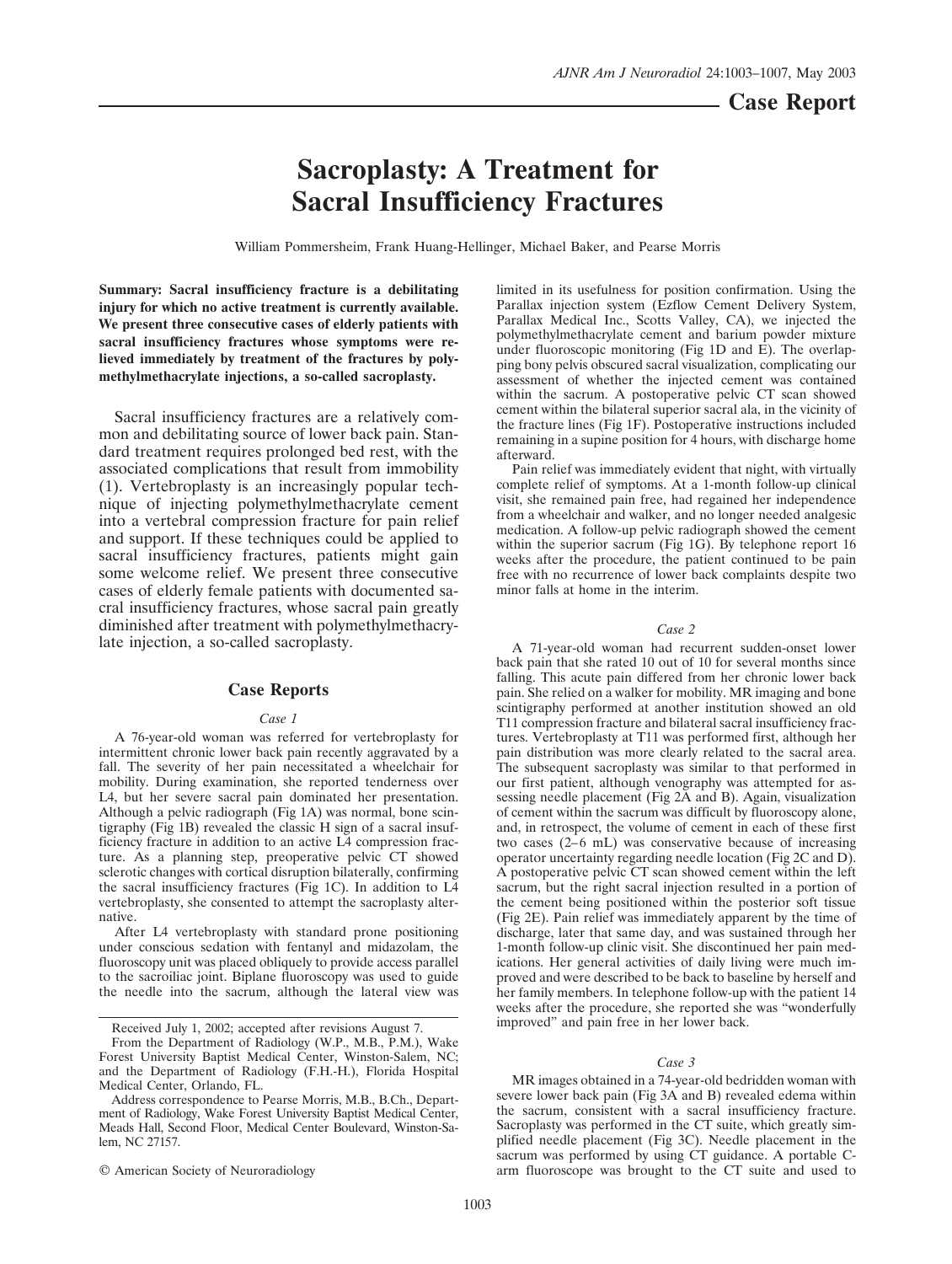

Fig 1. Case 1, a 76-year-old woman with low back pain.

*A,* Pelvic radiograph shows degenerative lumbar changes. Note, however, that the sacrum is unremarkable.

*B,* Bone scan shows the H sign diagnostic of a sacral insufficiency fracture. Prominent renal activity on the scan is a normal finding. *C,* Cortical disruption (*arrows*) on a non–contrast-enhanced pelvic CT scan confirms fracture.

*D* and *E,* Anteroposterior (*D*) and lateral (*E*) fluoroscopic images show cement in the L4 vertebral body and cement bilaterally in the sacral ala. The lateral view illustrates the difficulty with visualization within the sacrum during this technique.

*F*, Postoperative pelvic CT scan shows cement within the bilateral superior sacral ala in the vicinity of the fracture lines

*G*, Follow-up pelvic radiograph shows the cement within the superior sacrum

monitor cement injection. Postoperative CT confirmed the sacral cement placement (Fig 3D). The patient's pain greatly diminished after the procedure, but she was lost to follow-up.

## **Discussion**

Although relatively common, sacral insufficiency fractures were only recently described by Lourie in 1982 (2). Osteoporosis is the leading cause, most often afflicting elderly women; other causes include chronic steroid use, radiation exposure, and arthritis. Patients complain of lower back pain that is often acute and may be associated with minimal trauma. These nonspecific symptoms and radiographic findings that are often normal make diagnosis elusive and potentially unrecognized. CT scans can show increased sclerosis and cortical disruption, whereas MR images can show marrow edema. A more sensitive tool, bone scintigraphy, shows increased activity, occasionally displaying an H pattern diagnostic of a sacral insufficiency fracture  $(3)$ .

Traditional therapy for sacral insufficiency fractures requires extended bed rest with anesthesia. This therapy leads to complications of immobility: deep venous thrombosis, pulmonary embolus, muscle atro-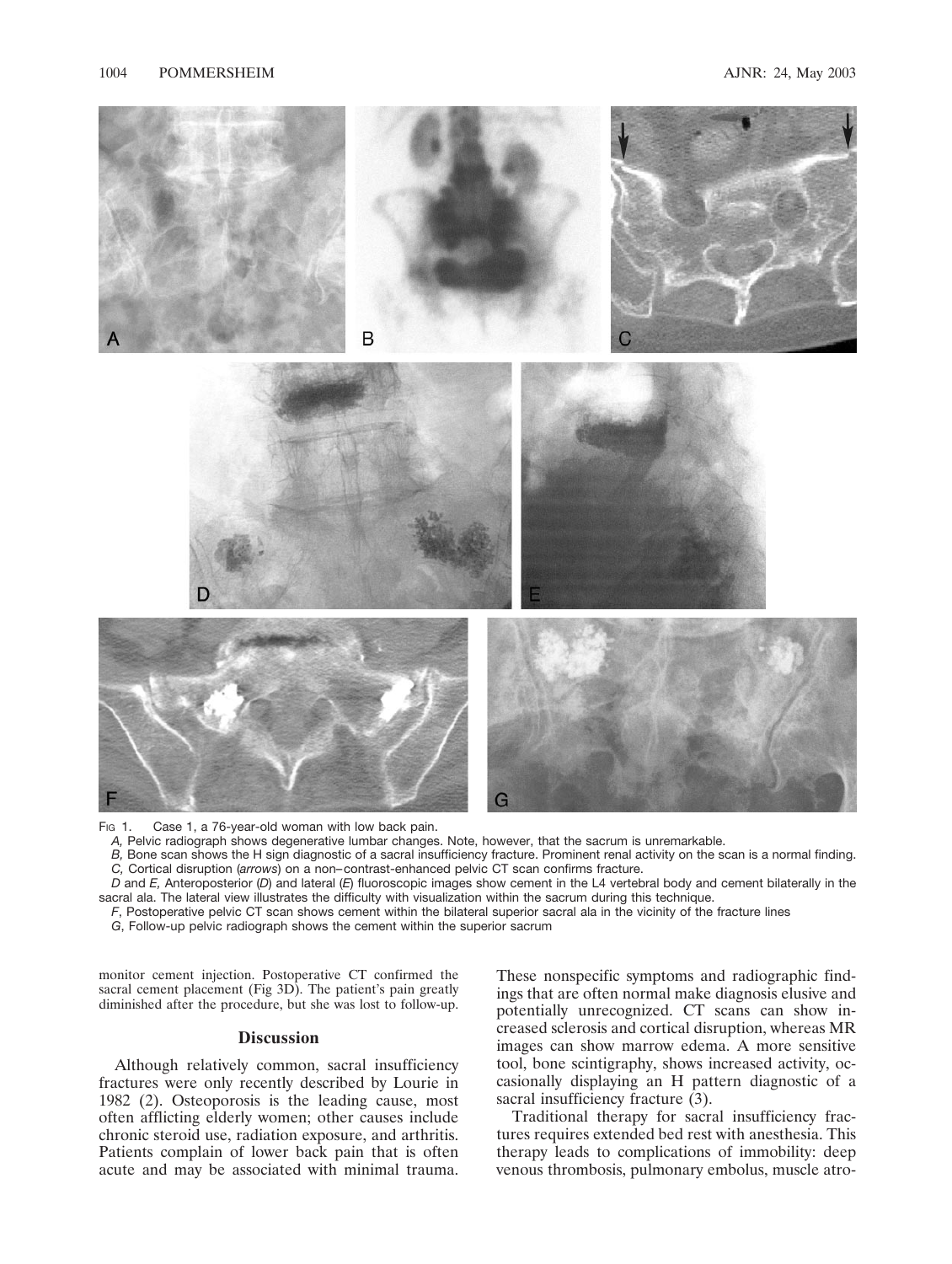

F<sub>IG</sub> 2. Case 2, a 71-year-old woman with sacral insufficiency fracture.

*A* and *B,* Anteroposterior (*A*) and lateral (*B*) venograms do not clearly confirm needle tip placement within the sacrum. Again, notice the difficulty in confirming the needle tip location as being entirely intraosseous.

*C* and *D,* Anteroposterior (*C*) and lateral (*D*) fluoroscopic images show cement within the sacrum.

*E*, Postoperative pelvic CT scan shows cement within the left sacrum, but the right sacral injection has resulted in a portion of the cement being positioned within the posterior soft tissue

phy of 1–3% per day, impaired cardiac function, decubitus ulcers, poor pulmonary clearance, bone demineralization, and psychological changes. Early ambulation may reduce the complication rate (4).

Vertebroplasty involves injecting polymethylmethacrylate cement into vertebral bodies for stabilization. This technique has been successfully applied to vertebral angiomas, vertebral compression fractures, and malignant vertebral tumors (5–8). A natural extension of this technique is sacral insufficiency fractures.

Our three sacroplasties provided marked pain relief, improved activities of daily living, and reduced reliance on pain medication. Stabilization of the pelvis around the fracture site likely contributes to pain relief. Although concomitant vertebroplasties were performed for two of the three patients, their pain distribution was more clearly focused on the pelvis, implying that the pain relief was less likely from the vertebroplasty. The degree of pain relief did not appear to be necessarily proportional to the small amount of cement injected (2–6 mL). Similar results have been found with vertebroplasty  $(9-11)$ . Although placebo effect may be a contributing factor, as is the case for vertebroplasty, it is very unlikely that placebo effect would account for the compelling degree of relief in three unrelated patients.

Preoperative planning requires diagnosis of a unilateral or bilateral sacral insufficiency fracture as the cause of low back pain. In light of the low sensitivity of radiography, bone scintigraphy is a recommended early diagnostic step (12). Normal bone scintigraphy findings exclude a sacral insufficiency fracture as the cause of pain.

The technical challenges of this procedure in the sacrum relate to safe placement of the needle and safe extrusion of the cement. Two of our three cases were done entirely with fluoroscopy. Using fluoroscopy alone for needle guidance in the sacrum proved extremely challenging, because it was very difficult to know whether the tip of the needle had adequately traversed the outer cortex and had not breached the inner cortex on the pelvic side. Furthermore, the injection of cement gave no sense of resistance in any of these cases, because the cement extruded easily into the capacious crevices of the sacral fracture. Although this is a very desirable outcome from a therapeutic point of view, it means that the operator had no feedback from the injector system as to whether the cement might be extruding into the soft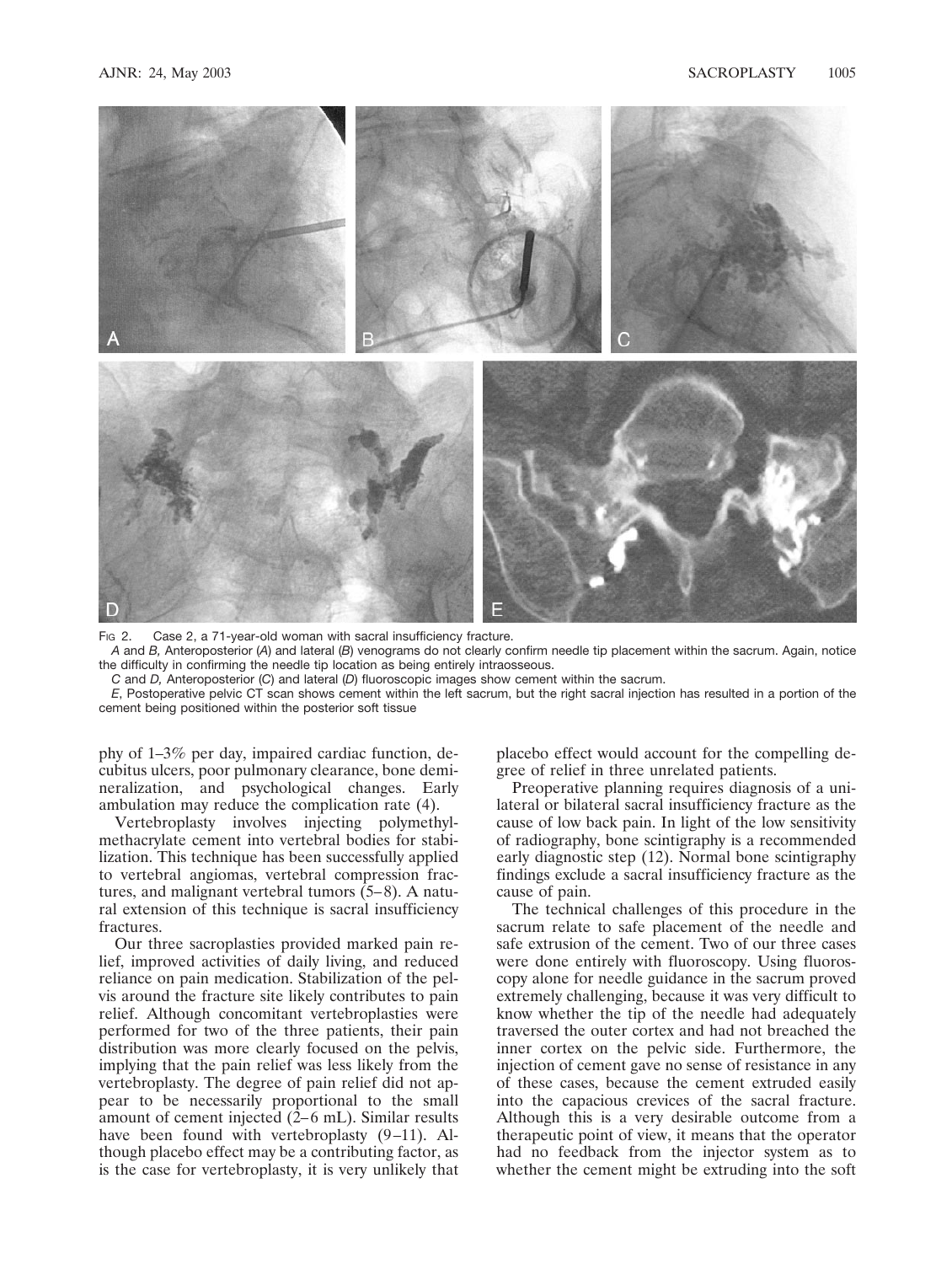

*A* and *B,* Preoperative sacral MR images show low-T1 (*A*[TR/TE, 450/14]) and high-T2 (*B*[4000/99]) signal intensity, consistent with the edema from a sacral insufficiency fracture.

*C,* Pelvic CT scan illustrates the two intended needle paths, simplifying needle placement during sacroplasty.

*D*, Postoperative CT confirms cement location.

tissues of the buttock or pelvis. To help confirm our needle positioning in the second case, venography was attempted, but it proved unhelpful (13). Because of our limited experience with this procedure, we recommend CT guidance for needle placement; CT might enable greater accuracy for locating the needle tip within the bone adjacent to the fracture zone. In the third case, CT was used for needle placement and fluoroscopy for injection, which proved very satisfactory. A CT fluoroscopy suite would be the ideal environment, providing accurate needle visualization and real-time monitoring of cement injection. In our third case, the portable C-arm fluoroscope simulated this ideal situation. CT alone is insufficient for sacroplasty in our opinion, because the real-time monitoring offered by fluoroscopy is necessary for early detection of cement migration.

The other concern during this procedure is extrusion of cement into the sacral foramina that poses risk of injury to the sacral nerves or cement migration into the spinal canal. Therefore, it seems prudent to focus on the upper outer ala of the sacrum at the time of needle placement to reduce the risks of cement migration in a hazardous direction. This might be a particular risk when a gaping fracture line is seen extending into a sacral foramen or into the dural canal on the preoperative CT scan. In view of our limited experience with this technique, we are not in a position to state whether such a finding at pretreatment CT represents an absolute contraindication to this technique. In our opinion, such findings should at the least suggest the use of extreme caution during cement injection.

In our three cases, no significant complications occurred. In one case, a small amount of cement entered the posterior soft tissue, without any notable complications for the patient. Like vertebroplasty, cement migration could cause venous emboli or neural compromise. These potential complications necessitate real-time monitoring of injections and cautious cement application.

## **Conclusion**

The long-term results of sacroplasty are not known, but these few patients reported immediate relief of symptoms, and the procedure appeared to improve their quality of life dramatically. Patient satisfaction was achieved, and the potential complications of immobility were avoided. These three promising early results suggest that sacroplasty may be an alternative therapy for sacral insufficiency fractures that warrants further consideration.

## **References**

<sup>1.</sup> Grasland A, Pouchot J, Mathieu A, et al. **Sacral insufficiency fractures: an easily overlooked cause of back pain in elderly women.** *Arch Intern Med* 1996;156:668–674